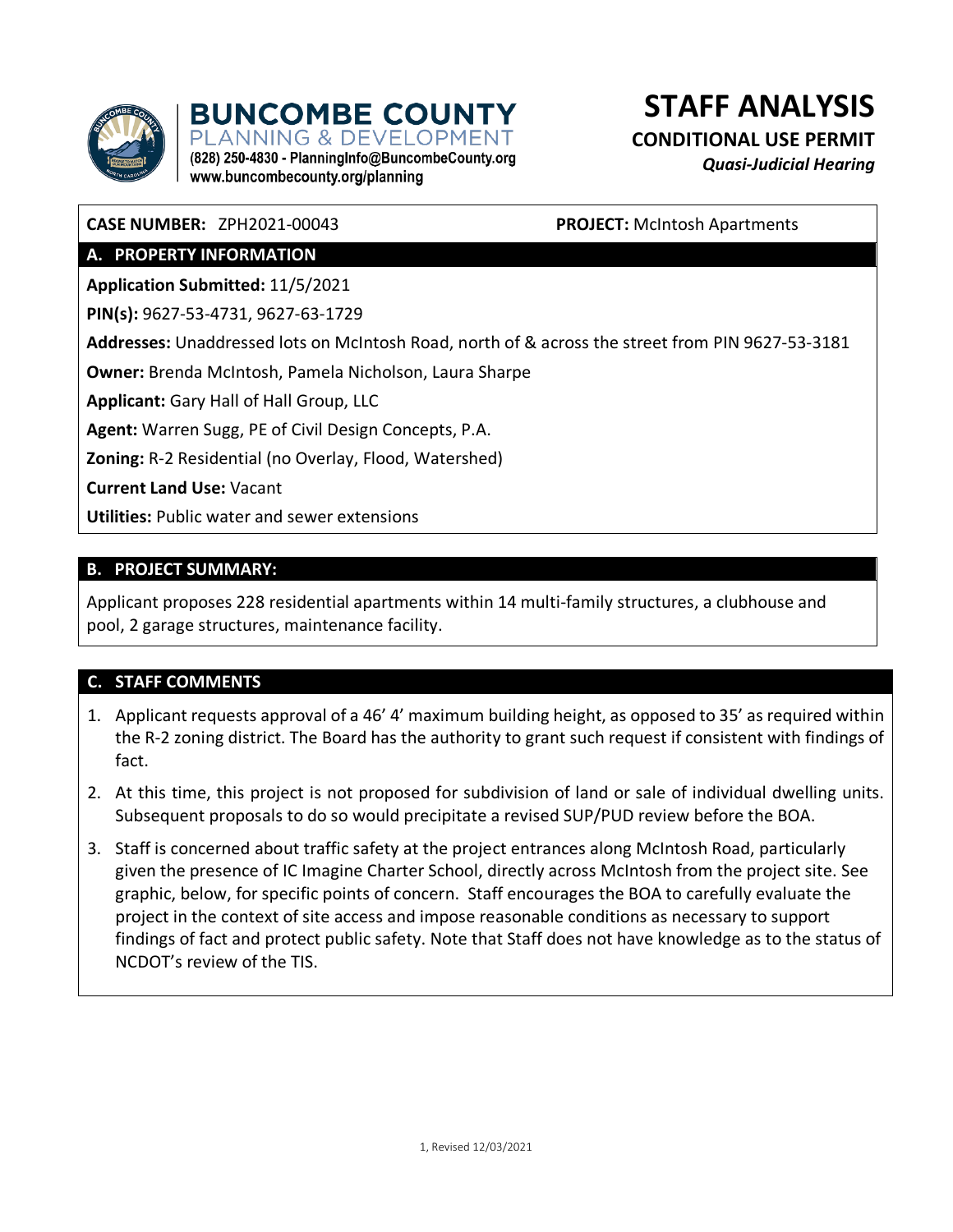

4. The Site Plan does *not* indicate a sidewalk connecting the project to McIntosh Road at either of the proposed entrance. Such a sidewalk would improve pedestrian safety to & from the site and set the stage for connections to future pedestrian infrastructure along McIntosh Road.

#### **D. BOARD OPTIONS**

- a) **Approval as presented.** *Note: An approval decision must be substantiated in the Board's findings of fact.*
- b) **Approval with conditions.** *Note: Conditions of approval must directly relate to the impacts of the project as substantiated in the findings of fact. The Applicant must indicate in writing, their acceptance of these conditions. Should the Applicant indicate an unwillingness to accept certain conditions, then the BOA must (a) deny the PUD application, or (b) approve it without the disputed condition.*
- c) **Denial as presented.** *Note: A denial decision must be substantiated in the Board's findings of fact.*
- d) **Continuance to a date certain.** *Note: A continuance should serve a specific purpose, such as to provide a party of standing (the Applicant, the County, an adjacent property owner, etc.) sufficient time to gather and provide additional documentation or information.*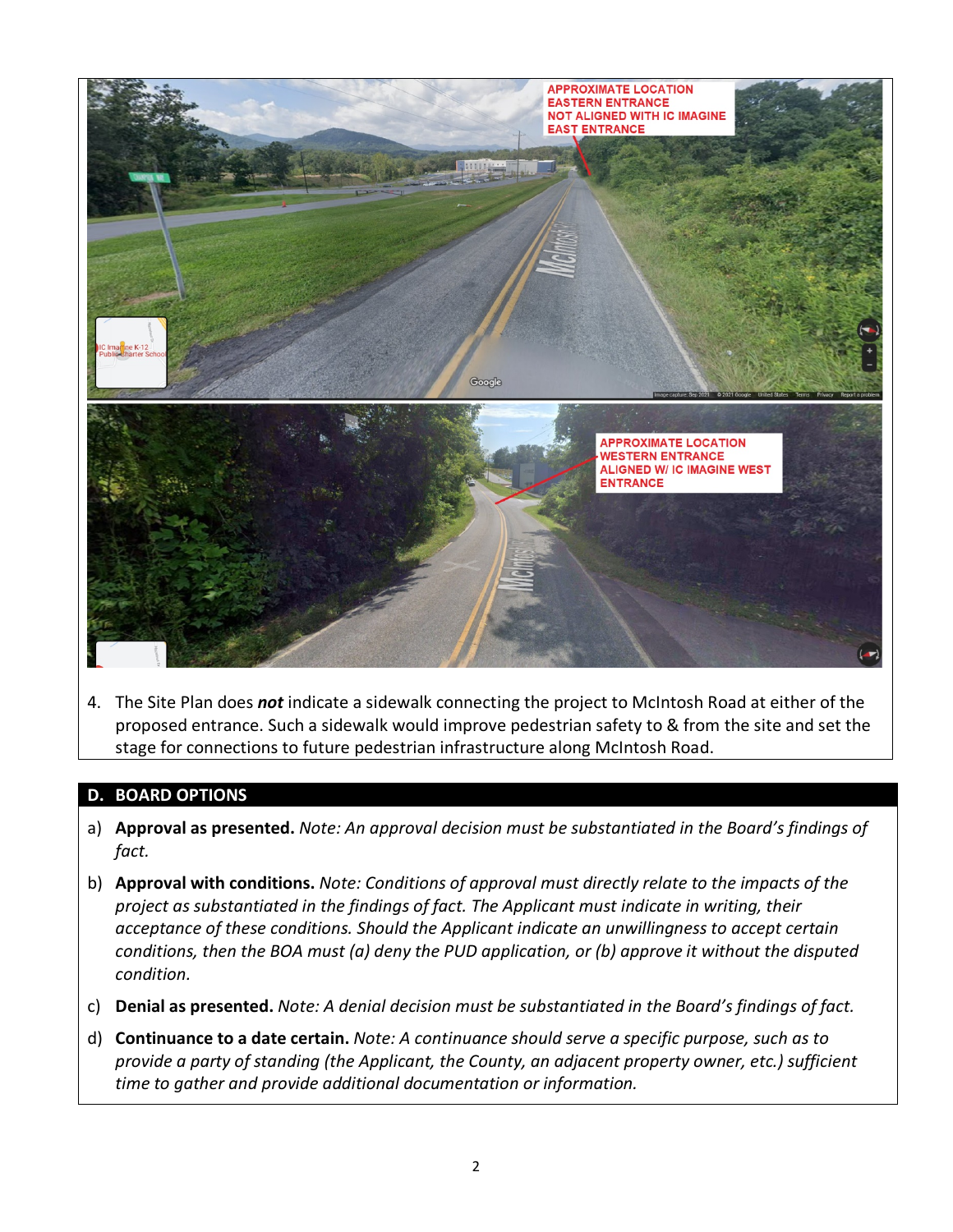#### **E. CONDITIONS FOR GRANTING APPROVAL**

In granting a conditional use permit, the board of adjustment may designate such conditions in connection therewith as will, in its opinion, ensure that the proposed use will conform to the requirements and spirit of this article. If at any time after a conditional use permit has been issued the board of adjustment finds that the conditions imposed and agreements made have not been or are not being fulfilled by the holder of a conditional use permit, the permit shall be terminated and the operation of such use discontinued.

If a conditional use permit is terminated for any reason, it may be reinstated only after a public hearing is held. Before any conditional use permit is issued, the board of adjustment shall make written findings certifying compliance with the specific rules governing the individual conditional use and that satisfactory provision and arrangement has been made for at least the following, where applicable.

Staff recommends, if the Project is approved, that the following **Conditions of Approval** be included in the Board's Order:

- 1. A playground shall be provided within the project site, in a location that is accessible to all residents and guests. Such playground, which shall be constructed prior to issuance of a certificate of compliance for the first apartment building, shall be designed to serve elementary school age children and be designed in accordance with the best practices of the American with Disabilities Act, the American Society for Testing and Materials (ASTM), and the U.S. Consumer Product Safety Commission.
- 2. Prior to commencement of land disturbance and construction activity within the Project, the Applicant / Owner / Developer shall obtain all necessary permits and approval from Buncombe County, including but not limited to, E911 Address assignment, Zoning, Erosion Control, Stormwater, and Floodplain Development. The Applicant shall also provide a copy of approved permits from the United States Army Corps of Engineers and the North Carolina Department of Environmental Quality, where applicable to the Project.
- 3. The requirements and conditions of any North Carolina Department of Transportation ("NCDOT") Driveway Permit or Encroachment Agreement, which may be issued or granted for the Project, shall be conditions of this Conditional Use Permit. The County shall not issue final zoning approval or a certificate of compliance for any structure within the Project until such time as all off-site roadway improvements, as required by NCDOT, are completed, approved, and accepted in writing by the NCDOT.
- 4. Applicant shall construct a 5', ADA-compliant, NCDOT-compliant pedestrian sidewalk along one side of each drive entrance, to their point of intersection with McIntosh Road.
- 5. The requirements and conditions of any permit or approval, which may be issued or granted for land disturbance or improvements within the Project, including but not limited to those referenced in this document, shall be conditions of this Conditional Use Permit.
- 6. The Applicant shall submit lighting plan for consideration as part of the permitting process construction within the Project. Such plan shall demonstrate that outdoor lighting, including street lighting, will be in compliance with Sec. 78-668 of the Buncombe County Zoning Ordinance.
- 7. The site plan, which is attached hereto and incorporated herein by reference as Exhibit B, and the general layout of roads, structures, and other improvements as depicted thereon, and the general height, mass, shape and size of structures as depicted thereon, is a condition of this CUP.